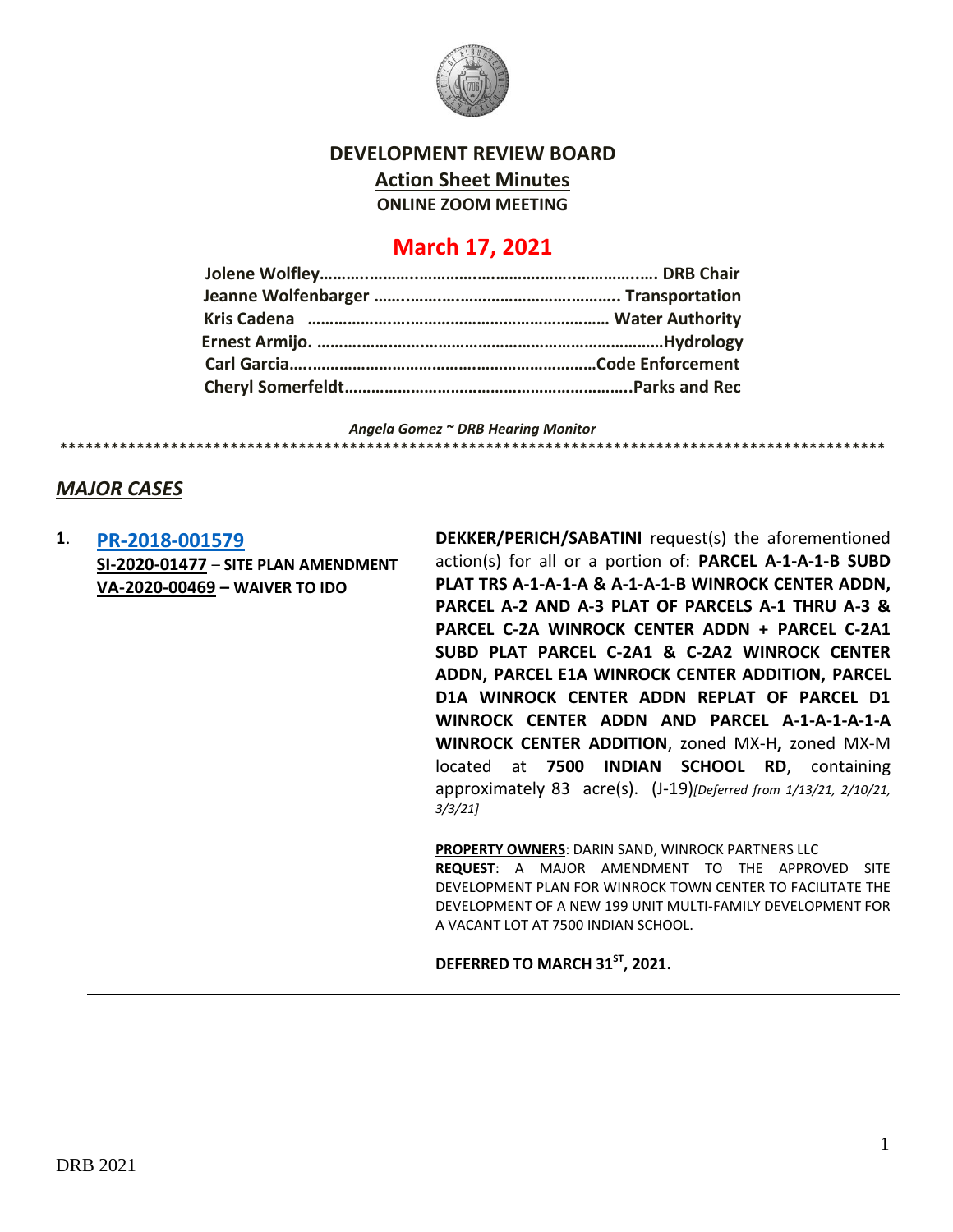| 2. | Project # PR-2020-003887<br>(1010532)<br>SI-2020-00367 - SITE PLAN          | <b>SCOTT ANDERSON agent(s) for MICHAEL DRESKIN</b><br>requests the aforementioned action(s) for all or a portion<br>of: LOT 5, BLOCK 23, BROAD ACRES ADDN, zoned MX-<br>M, located at 2818 4TH ST NW, containing approximately<br>1.27 acre(s). (H-14) [Deferred from 7/8/20, 7/22/20, 7/29/20, 8/19/20,<br>9/2/20, 9/16/2, 10/28/20], 11/4/20, 11/18/20, 12/9/20, 1/13/21, 1/27/21,<br>2/10/21, 3/3/21]<br><b>PROPERTY OWNERS: MICHAEL DRESKIN</b><br><b>REQUEST:</b> SITE PLAN FOR APARTMENT WITH MORE THAN 50 UNITS<br>DEFERRED TO MARCH 31 <sup>ST</sup> , 2021.                                                                                                                                                                                                                                                                                                             |
|----|-----------------------------------------------------------------------------|----------------------------------------------------------------------------------------------------------------------------------------------------------------------------------------------------------------------------------------------------------------------------------------------------------------------------------------------------------------------------------------------------------------------------------------------------------------------------------------------------------------------------------------------------------------------------------------------------------------------------------------------------------------------------------------------------------------------------------------------------------------------------------------------------------------------------------------------------------------------------------|
| 3. | PR-2020-004748<br>SD-2021-00028 - VACATION OF PUBLIC<br><b>RIGHT OF WAY</b> | <b>TIM SOLINSKI</b> requests the aforementioned action(s) for all<br>or a portion of BLK 1A GARCIA ESTATE & REMAINING<br>PORTION SE CORNER, 58 4 ARMIJO BROS ADDN LOTS 58<br>TO 61 & LOTS P & Q, LTS 7 THR 12 BLK C MANDELL<br>BUSINESS ADDN EXC ELY PORT INCLUDED W/PAR ADJ<br>CONT 0.1731 AC M/L OR 7,540 SQ FT M/L, *62 4 ARMIJO<br>BROS ADDN LTS 62, 63 & 64 & LTS R, S & T & ALLEY ADJ LT<br>and LTS 1-5 ALL LT 6 EXC A SELY PORTION BLK C OF THE<br>MANDELL BUSINESS AND RESIDENCE ADDN AND AN<br>UNPLATTED STRIP OF LD W OF AND ADJ THERE TO CONT<br>0.4627 AC M/L OR 20,155 SQ FT M/L zoned MX-FB-UD,<br>located at ONE CIVIC PLAZA/400 MARQUETTE between<br>MARQUETTE and TIJERAS containing approximately 2.2273<br>$\text{acre}(s)$ . (J-14) [Deferred from 3/10/21]<br><b>PROPERTY OWNERS: BERNALILLO COUNTY</b><br><b>REQUEST: DEDICATE ADDITIONAL RIGHT OF WAY</b> |
|    |                                                                             | DEFERRED TO MARCH 31ST, 2021.                                                                                                                                                                                                                                                                                                                                                                                                                                                                                                                                                                                                                                                                                                                                                                                                                                                    |
| 4. | PR-2020-004761<br>SD-2021-00032 - PRELIMINARY PLAT                          | CSI - CARTESIAN SURVEYS INC. agent for LAURA<br>WILLIAMS/HORIZON AUTO<br><b>GLASS</b><br>requests the<br>aforementioned action(s) for all or a portion of LOT 1,<br>BLOCK 33, NORTH ALBUQUERQUE ACRES TRACT A UNIT B,<br>zoned NR-BP, located at 8310 SAN PEDRO DR NE between<br>ANAHEIM AVE NE and CARMEL AVE NE containing<br>approximately 0.9977 acre(s). (C-18)<br>PROPERTY OWNERS: LEAR PROPERTIES LLC<br>REQUEST: PRELIMINARY PLAT TO DEDICATE RIGHT OF WAY TO THE<br>CITY OF ALBUQUERQUE ALONG SAN PEDRO DR NE AND ANAHEIM AVE<br>NE CREATING ONE NEW LOT FROM ONE EXISTING LOT                                                                                                                                                                                                                                                                                          |
|    |                                                                             | DEFERRED TO APRIL 21 <sup>ST</sup> , 2021.                                                                                                                                                                                                                                                                                                                                                                                                                                                                                                                                                                                                                                                                                                                                                                                                                                       |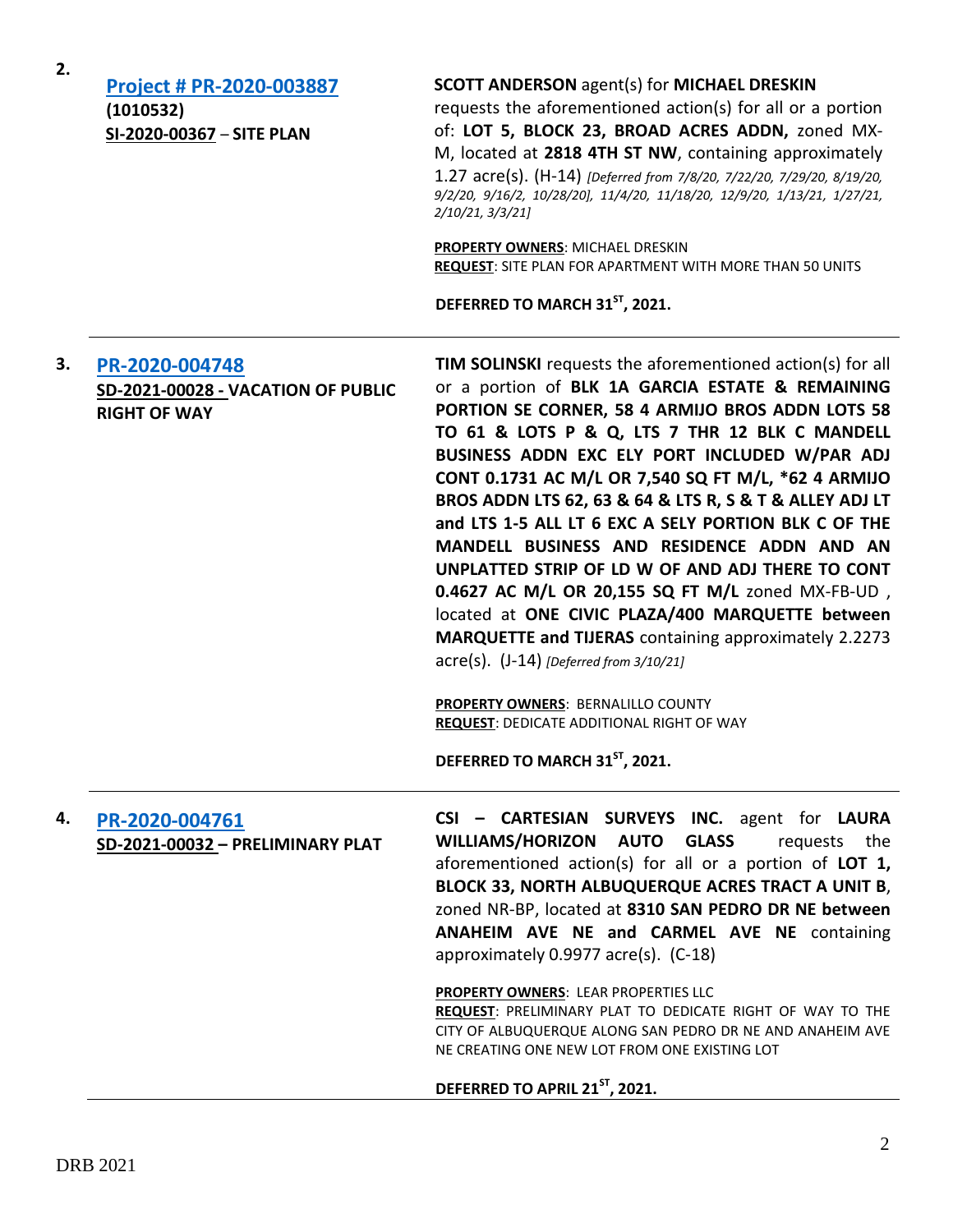| 5. | PR-2019-002976<br>SD-2020-00210 - PRELIMINARY/FINAL PLAT<br>VA-2020-00447 - SIDEWALK WAIVER<br>(Sketch plat 10/23/19) | CSI - CARTESIAN SURVEYS, INC. agent(s) for BEELING<br>ARMIJO requests the aforementioned action(s) for all or a<br>portion of: LOT 9, EASTERLY PORTION OF 20 FT LOT 8 AND<br>PORTION OF LOT 10, BLOCK 2, SANDIA MANOR zoned R-<br>1D, located at 17400 HILLDALE RD NE between HILDALE RD<br><b>CAMINO</b><br><b>NE</b><br>and<br>DE LA SIERRA NE, containing<br>approximately 0.5108 acre(s). (K-23) {Deferred from 12/9/2,<br>1/13/210, 1/27/21, 2/3/21, 2/24/21]<br>PROPERTY OWNERS: BEELING ARMIJO<br>REQUEST: SUBDIVIDE LOTS, ELIMINATE INTERIOR LOT LINES OF 3<br>EXISTING LOTS CREATING ONE NEW LOT, DEDICATE EASEMENTS<br>DEFERRED TO MARCH 31st, 2021. |
|----|-----------------------------------------------------------------------------------------------------------------------|----------------------------------------------------------------------------------------------------------------------------------------------------------------------------------------------------------------------------------------------------------------------------------------------------------------------------------------------------------------------------------------------------------------------------------------------------------------------------------------------------------------------------------------------------------------------------------------------------------------------------------------------------------------|
| 6. | PR-2019-002765<br>VA-2021-00010 - SIDEWALK WAIVER                                                                     | CSI - CARTESIAN SURVEY'S INC. agent(s) for RED<br><b>SHAMROCK 4, LLC</b> requests the aforementioned action(s)<br>for all or a portion of: LOT 9, COORS PAVILION, zoned NR-<br>C, located at 5801 ST JOSEPHS DR NW, containing<br>approximately 14.1982 acre(s). (G-11) [Deferred from 2/3/21,<br>2/24/21, 3/10/21]<br>PROPERTY OWNERS: RED SHAMROCK 4, LLC<br>SIDEWALK<br><b>REQUEST:</b><br>WAIVER<br>FROM<br><b>REQUIREMENTS</b><br><b>UNTIL</b><br>DEVELOPMENT OF SUBDIVIDED LOTS 8 & 9 OF COORS PAVILION, LOT<br><b>BY LOT</b><br>DEFERRED TO MARCH 31 <sup>st</sup> , 2021.                                                                              |
| 7. | PR-2019-002765<br>SD-2020-00218 - PRELIMINARY/FINAL PLAT                                                              | <b>RED SHAMROCK</b> requests the aforementioned action(s) for<br>all or a portion of: LOTS 8A, 8B, 9A, 9B, 9C, zoned NR-C,<br>located on ST. JOSEPHS DR NW between ATRISCO DR NW<br>and COORS BLVD NW, containing approximately 14.5<br>acre(s). (G-11)(Deferred from 12/16/20, 1/6/21, 1/27/21, 2/3/21, 2/24/21,<br>3/10/21<br><b>PROPERTY OWNERS: RED SHAMROCK</b><br><b>REQUEST:</b> SUBDIVIDE 2 EXISTING LOTS INTO 5 LOTS<br>DEFERRED TO MARCH 31 <sup>st</sup> , 2021.                                                                                                                                                                                    |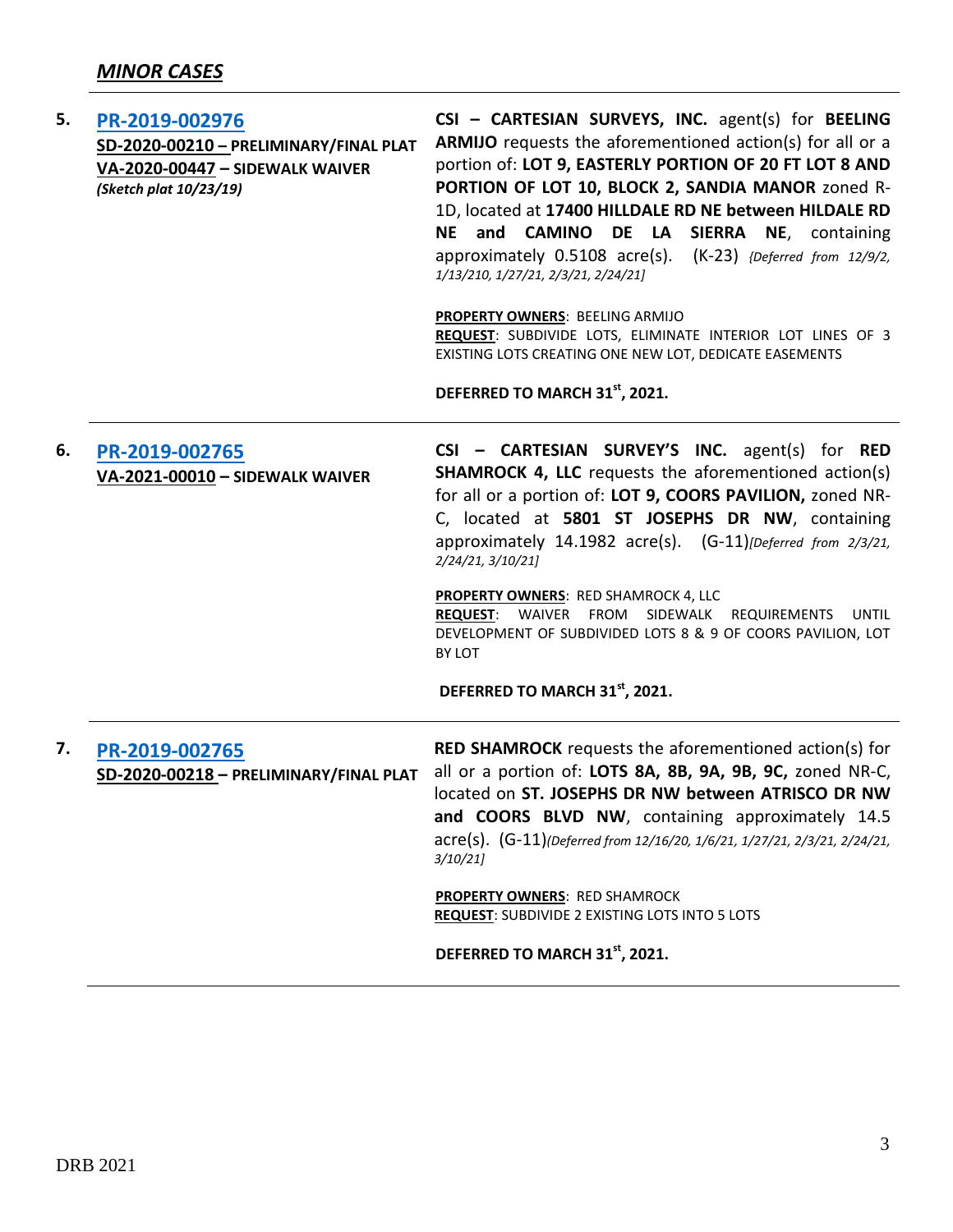| 8.  | PR-2021-004941<br>SD-2021-00044 -PRELIMINARY/FINAL<br><b>PLAT</b><br>(Sketch plat 1/20/21) | CSI - CARTESIAN SURVEY'S INC. agent(s) for ARTHUR<br><b>SALAS</b> requests the aforementioned action(s) for all or a<br>portion of LOTS 16-P1 and 17-P1, BLOCK 1, LAS<br>MARCADAS SUBDIVISION zoned R-ML, located at 9223 JILL<br>PATRICIA NW between MARNA LYNN AVE and YVONNE<br><b>MARIE DR.</b> containing approximately 0.2918 acre(s). (C-12)<br>PROPERTY OWNERS: LINDA A & ARTHUR SALAS |
|-----|--------------------------------------------------------------------------------------------|------------------------------------------------------------------------------------------------------------------------------------------------------------------------------------------------------------------------------------------------------------------------------------------------------------------------------------------------------------------------------------------------|
|     |                                                                                            | REQUEST: LOT LINE ADJUSTMENT FOR TWO EXISTING LOTS INTO TWO<br><b>NEW LOTS</b><br>DEFERRED TO MARCH 31 <sup>ST</sup> , 2021.                                                                                                                                                                                                                                                                   |
| 9.  | PR-2019-002738<br>SD-2021-00018 - PRELIMINARY/FINAL PLAT<br>(Sketch Plat 10/14/20)         | ARCH + PLAN LAND USE CONSULTANTS agent(s) for<br>McDONALD'S REAL ESTATE COMPANY request the<br>aforementioned action(s) for all or a portion of: LOTS A & B<br>BLOCK 101, BEL AIR SUBDIVISION, zoned MX-M, located at<br>5900 MENAUL BLVD NE, containing approximately 0.9457<br>acre(s). (H-18)[Deferred from 2/3/21, 2/24/21]                                                                |
|     |                                                                                            | <b>PROPERTY OWNERS: MCDONALDS REAL ESTATE COMPANY</b><br><b>REQUEST: LOT CONSOLIDATION FOR 2 LOTS INTO 1 LOT</b>                                                                                                                                                                                                                                                                               |
|     |                                                                                            | DEFERRED TO APRIL 7TH, 2021.                                                                                                                                                                                                                                                                                                                                                                   |
| 10. | PR-2018-001402                                                                             | CONSENSUS PLANNING, INC. agent(s) for GAMMA                                                                                                                                                                                                                                                                                                                                                    |
|     | (1001047)                                                                                  | <b>DEVELOPMENT, LLC</b> requests the aforementioned action(s)                                                                                                                                                                                                                                                                                                                                  |
|     | SI-2020-01164 - EPC FINAL SITE PLAN<br><b>SIGN-OFF</b>                                     | for all or a portion of: LOTS 1 THROUGH 3 BLOCK 1 PLAT OF<br><b>WEST BANK ESTATES WITH TRACT A-11 LANDS OF SUZANE</b>                                                                                                                                                                                                                                                                          |
|     |                                                                                            | H POOLE, TRACT C-1 PLAT OF TRACTS C-1, C-2 AND LOT 4-                                                                                                                                                                                                                                                                                                                                          |
|     |                                                                                            | A LANDS OF SUZANNE H POOLE BEING A REPLAT OF                                                                                                                                                                                                                                                                                                                                                   |
|     |                                                                                            | TRACT C LANDS OF SUZANNE H POOLE TRACT C<br>ANNEXATION PLAT LAND, AND LOT 4-A PLAT OF TRACTS                                                                                                                                                                                                                                                                                                   |
|     |                                                                                            | C-1, C-2 & LOT 4-A LANDS OF SUZANNE H POOLE BEING A                                                                                                                                                                                                                                                                                                                                            |
|     |                                                                                            | REPLAT OF TRACT C LANDS OF SUZANNE H POOLE TRACT C                                                                                                                                                                                                                                                                                                                                             |
|     |                                                                                            | ANNEXATION PLAT LAND, zoned R-A, located at 5001                                                                                                                                                                                                                                                                                                                                               |
|     |                                                                                            | NAMASTE RD NW between LA BIENVENIDA PL and<br>OXBOW OPEN SPACE, containing approximately 22.75                                                                                                                                                                                                                                                                                                 |
|     |                                                                                            | acre(s). (F-11 & F-12)[Deferred from 10/28/20, 11/18/20, 12/16/20,<br>2/10/21, 3/3/21                                                                                                                                                                                                                                                                                                          |
|     |                                                                                            |                                                                                                                                                                                                                                                                                                                                                                                                |
|     |                                                                                            | <b>PROPERTY OWNERS: DANIELS FAMILY PROPERTIES LLC</b><br><b>REQUEST: EPC SITE PLAN SIGN-OFF</b>                                                                                                                                                                                                                                                                                                |